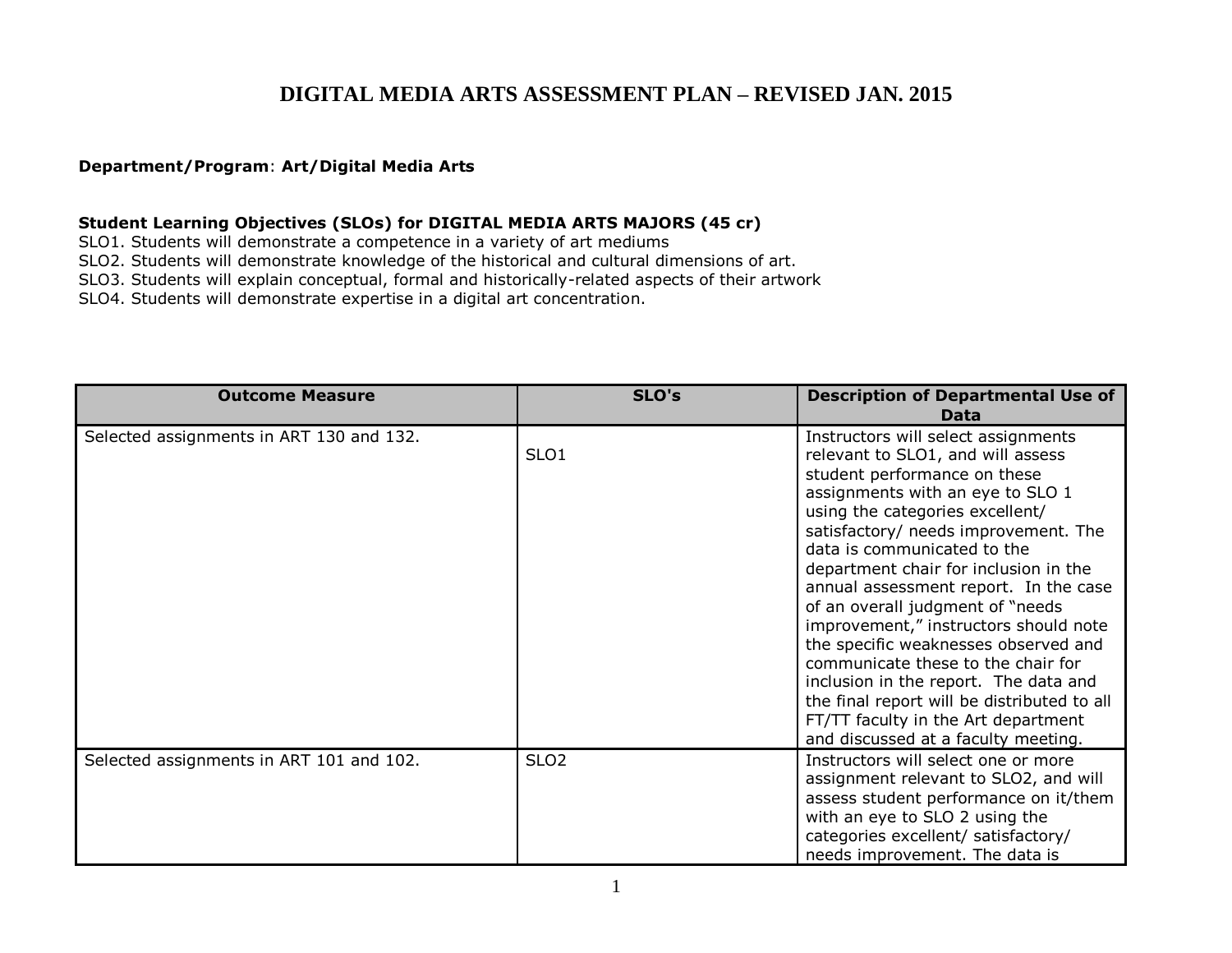|                                                                  |                  | communicated to the department chair<br>for inclusion in the annual assessment<br>report. In the case of an overall<br>judgment of "needs improvement,"<br>instructors should note the specific<br>weaknesses observed and<br>communicate these to the chair for<br>inclusion in the report. The data and<br>the final report will be distributed to all<br>FT/TT faculty in the Art department<br>and discussed at a faculty meeting.                                                                                                                                                                                                                                     |
|------------------------------------------------------------------|------------------|----------------------------------------------------------------------------------------------------------------------------------------------------------------------------------------------------------------------------------------------------------------------------------------------------------------------------------------------------------------------------------------------------------------------------------------------------------------------------------------------------------------------------------------------------------------------------------------------------------------------------------------------------------------------------|
| Critique of Final Project in ART 121                             | SLO <sub>3</sub> | Instructors assess student performance<br>on their final-project presentation with<br>an eye to SLO 3 using the categories<br>excellent/ satisfactory/ needs<br>improvement. The data is<br>communicated to the department chair<br>for inclusion in the annual assessment<br>report.                                                                                                                                                                                                                                                                                                                                                                                      |
| Selected assignments in the Senior Seminar (ART<br>336 and 436). | SLO <sub>4</sub> | Instructors will select one or more<br>assignment relevant to SLO4, and will<br>assess student performance on it/them<br>with an eye to SLO 4 using the<br>categories excellent/ satisfactory/<br>needs improvement. The data is<br>communicated to the department chair<br>for inclusion in the annual assessment<br>report. In the case of an overall<br>judgment of "needs improvement,"<br>instructors should note the specific<br>weaknesses observed and<br>communicate these to the chair for<br>inclusion in the report. The data and<br>the final report will be distributed to all<br>FT/TT faculty in the Art department<br>and discussed at a faculty meeting. |
| Student course evaluations.                                      | <b>SLOs 1-3</b>  | The Chair reviews all evaluations at the<br>close of each semester. For each<br>course, any significant trends relevant<br>to SLO's are noted in a written report<br>which is then shared with the<br>instructor of record. The instructor and                                                                                                                                                                                                                                                                                                                                                                                                                             |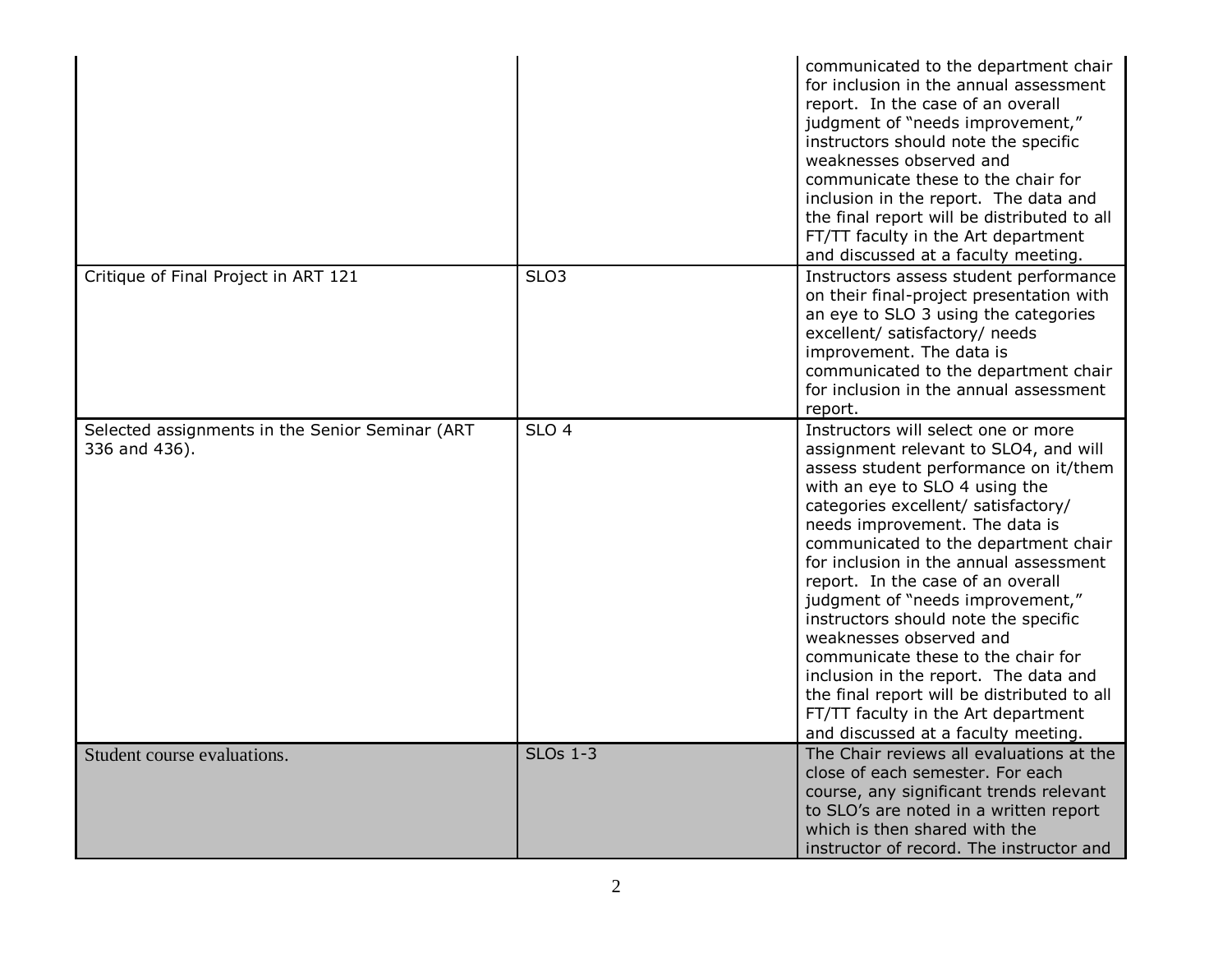| the chair should agree on strategies for<br>improving problem areas, and these<br>should be mentioned in the annual<br>l assessment report. |
|---------------------------------------------------------------------------------------------------------------------------------------------|
|                                                                                                                                             |

1. **Results—**Review activities and findings by completing the Assessment Activities Table below. You can also provide a brief discussion afterward if you feel it would help the committee understand your assessment activities and findings during this cycle.

## **Assessment Activities Table**

| This year we assessed<br>$SLO(s)$ | using Outcome<br>Measure(s) (OMs).                                                                 | <b>Findings:</b>                                                         | <b>Strategies for</b><br><b>Improvement</b>              |
|-----------------------------------|----------------------------------------------------------------------------------------------------|--------------------------------------------------------------------------|----------------------------------------------------------|
| (list each SLO in its own row)    | (See Report Instructions for<br>description and example)                                           | program-performance for<br>these SLOs, as indicated by<br>these OMs, is: | (in selected areas):                                     |
|                                   | Direct OM(s):                                                                                      | <b>Excellent/Satisfactory/Needs</b><br><b>Improvement</b>                | (See Report Instructions for<br>description and example) |
|                                   | Indirect OM(s):                                                                                    | (See Report Instructions for<br>description and example)                 |                                                          |
| SLO <sub>1</sub>                  | Direct OM: [Assignment(s)<br>from ART 130 and 132]<br>Indirect OM: Course Evals                    |                                                                          |                                                          |
| SLO <sub>2</sub>                  | Direct OM: [Assignment(s)<br>from ART 101 and 102]<br>Indirect OM: Course Evals                    |                                                                          |                                                          |
| SLO <sub>3</sub>                  | Direct OM: Critique of Final<br>Project in ART 121<br>Indirect OM: Course Evals                    |                                                                          |                                                          |
| SLO <sub>4</sub>                  | Direct OM: [Assignment(s)<br>from Senior Seminar, ART<br>336 and 436]<br>Indirect OM: Course Evals |                                                                          |                                                          |

**Discussion (Optional):**